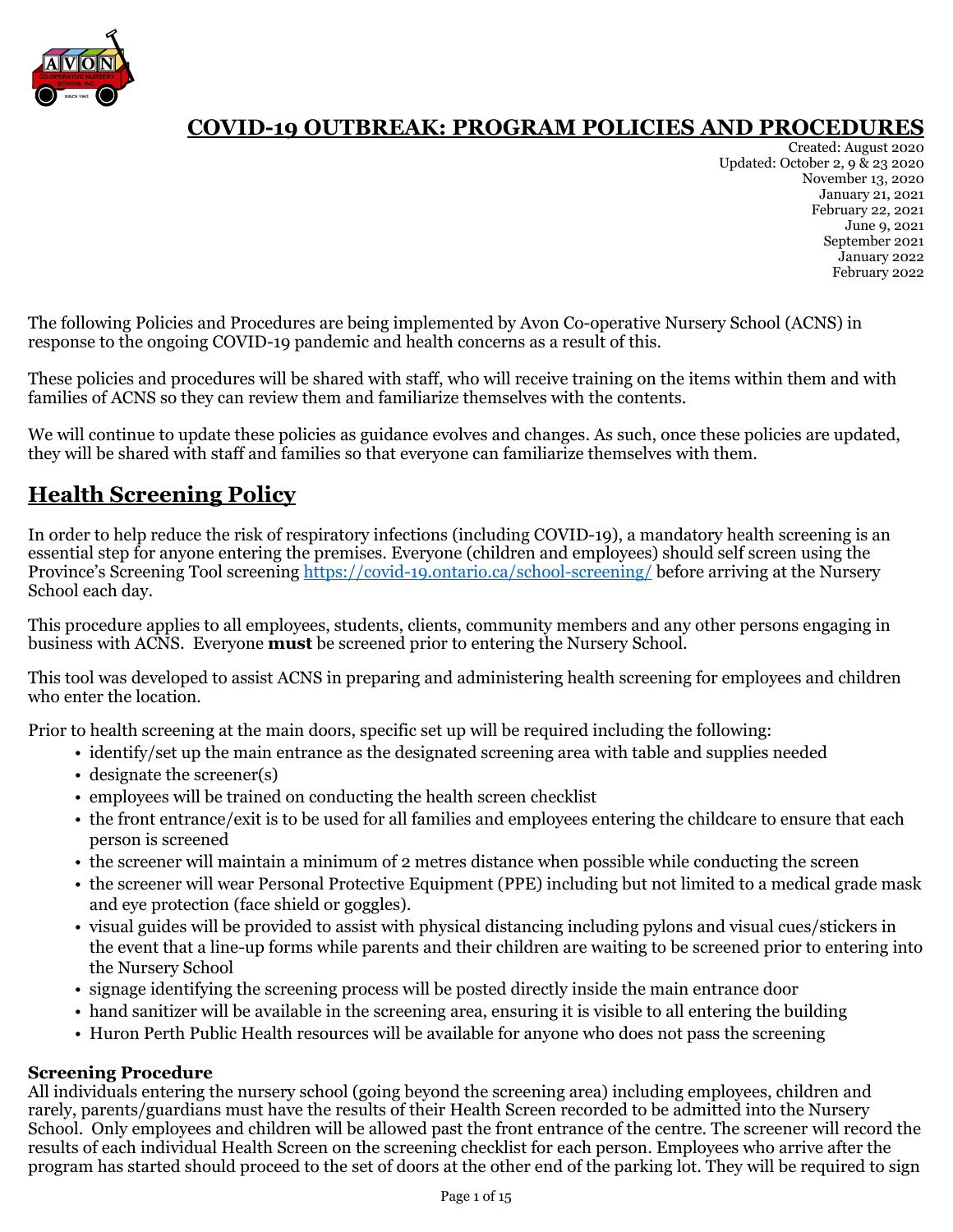

Created: August 2020 Updated: October 2, 9 & 23 2020 November 13, 2020 January 21, 2021 February 22, 2021 June 9, 2021 September 2021 January 2022 February 2022

in with Avondale United Church. A secondary screener at that location to assist. After they are screened, they can proceed to their designated room to begin their shift. Families and children will not be able to use this entrance.

Screening questions along with current best practices and recommendations by Huron Perth Public Health and the Ontario Ministry of Health will be provided to families by email prior to the start of the school year and anytime after, as needed. Families will be required to monitor themselves and their children prior to arrival at the Nursery School to ensure they are not exhibiting COVID-19 symptoms as listed in the Ministry of Health: COVID-19 Screening Tool for Children in School and Child Care.

### **Screening Area and Drop Off Zone**

- A greeting and explanation will be posted on the entrance notifying caregivers and employees of the requirements for screening prior to entry.
- The screener will record responses to the Online Screening Tool on the Health Screen Checklist
- Upon passing the screen, the screeners will deliver the child to the Educator at the program door. The educator will be wearing a mask and face shield or goggles.
- The child/children will be asked to complete hand hygiene by washing hands or with the hand sanitizer upon entering the the program room.
- See below for the Screening Questions.

### **Screening Details at Arrival**

- Drop-off of children will happen inside the main vestibule of the childcare setting unless it is determined that there is a need for the parent/guardian to enter the setting.
- Any child who does not pass the Health Screen will be denied entry into the program.
- Parents/guardians are encouraged and required to monitor their child's health.
- Employees are also encouraged and required to monitor their own health.
- Parents/guardians will be required to monitor their child's temperature so that they can attest to their child/ren not having a fever at the Health Screening. If the temperature is equal or greater than 37.8 degrees Celsius, they should stay home.
- Employees who are experiencing any of the 4 major symptoms or 2 minor symptoms listed, or who will fail the Health Screening are expected to stay at home and report their absence to the Supervisor. Staff will follow Public Health guidelines to stay home and isolate for 5 days and do a rapid test on day 6 before returning. If the rapid test is negative and the staffs symptoms have been improving for 24 hours (48 hours for gastrointestinal symptoms) they will be permitted to return to work, if it is positive they will be required to isolate another 5 days then they will be able to return to work.
- Employees who are experiencing any one of the minor symptoms listed, will be required to stay home until the symptom has been improving for 24 hours (48 hours for gastrointestinal symptoms).
- Visitors will be required to pass the daily screen before the may enter the building and will follow the same isolation requirements as staff.
- Delivery people, will not be permitted into the nursery school during the pandemic.
- All deliveries shall be left in a designated location inside the Screening Area.

### **Departure Procedure:**

- Pick up will be from designated areas between 11:30 until 12:00.
- If you plan to pick up earlier then this, please let Rebecca know at drop off or by calling or emailing at any time. **• Designated Pick Up Areas:**
	- Toddlers: Toddler Garden (from the gates)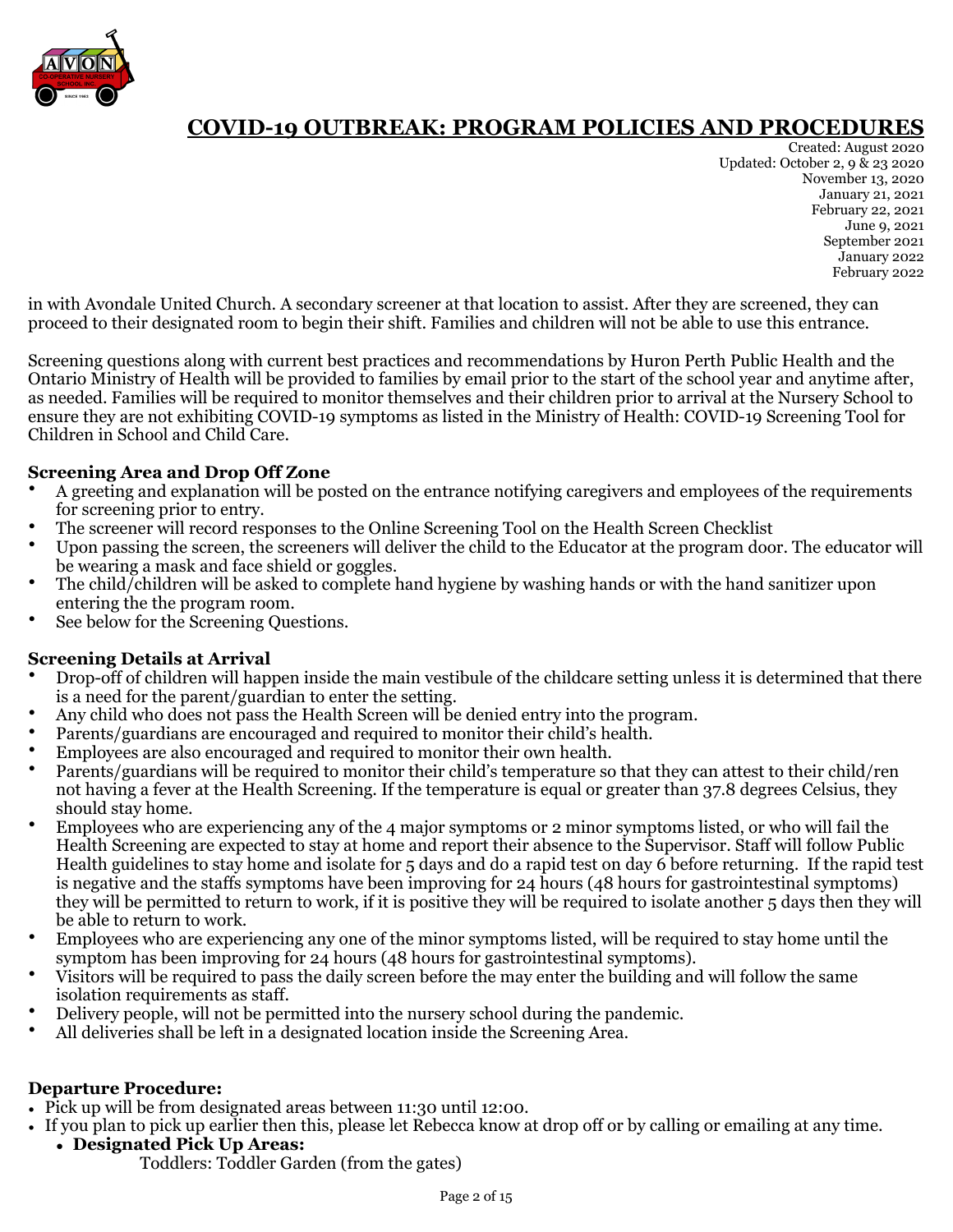

Created: August 2020 Updated: October 2, 9 & 23 2020 November 13, 2020 January 21, 2021 February 22, 2021 June 9, 2021 September 2021 January 2022 February 2022

Preschool 1: Gym Door (single door off the parking lot) Preschool 2: Preschool Playground (from the gate) Preschool 3: Main Door Area (from the door)

• Please maintain distance from other families at pick up time.

### **Health Screening for Children:**

Parents will be required to use the most up to date Online Screening Tool found here: [https://covid-19.ontario.ca/](https://covid-19.ontario.ca/school-screening/) [school-screening/](https://covid-19.ontario.ca/school-screening/). Please complete the screening each day and bring in a screen shot or print out of the screen. If your child is able to pass the online screening tool, your child will be able to attend for the day. If your child is unable to pass the online screening tool, please follow the instructions listed in the screening tool and report your child's absence to the nursery school.

Please email [avoncoopdirector@gmail.com](mailto:avoncoopdirector@gmail.com) and report a failed screen and the symptoms. Please include details such as onset of symptoms, etc.

#### **Health Considerations Throughout the Morning:**

- Educators will monitor children's health throughout the morning.
- If educators notice any symptoms during the morning, they will record these on the Health Screening Checklist and follow up as needed.
- If a child develops a symptom and/or the educator becomes concerned about the child's health, a temperature reading (using a temporal thermometer) will be taken and this will be recorded on the Health Screening Checklist.
- If a child becomes ill during the morning, we will follow the procedures outlined in the Exclusion of Sick Children Policy (below).

#### **Parents/Guardians are required to wear a mask/face covering in the Screening Area at drop off.**

#### **Health Screening Questions for Employees:**

Employees will be required to use the most up to date Online Screening Tool found here: [https://covid-19.ontario.ca/](https://covid-19.ontario.ca/school-screening/) [school-screening/](https://covid-19.ontario.ca/school-screening/). Please complete the screening each day and bring in a screen shot or print out of the screen. If the employee is able to pass the online screening tool, they will be able to attend for the day. If the employee is unable to pass the online screening tool, please follow the instructions listed in the screening tool and report your absence to the supervisor.

Staff are required to report and record the results of their health screen each day and are required to attest that they have completed the screen accurately and truthfully.

**Please Note:** Any essential visitors to the program will be required to answer the same screen as the employees and provide proof of a passed screen. They will also provide additional information to allow for contact tracing, should it be necessary.

#### **Covid-19 Vaccination:**

ACNS encourages all eligible individuals to receive the Covid-19 vaccination as soon as possible.

#### **Covid-10 Vaccination Side Effects:**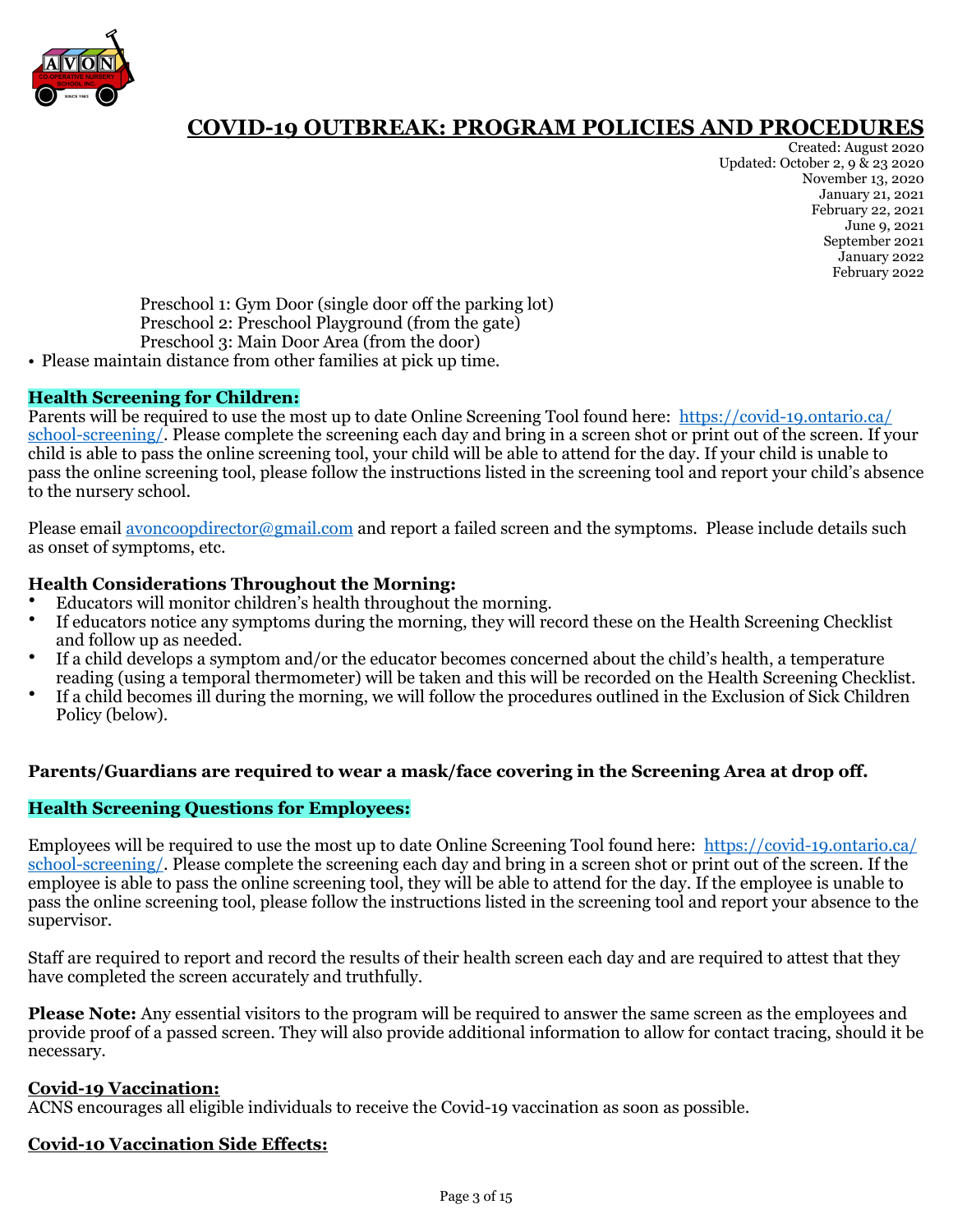

Created: August 2020 Updated: October 2, 9 & 23 2020 November 13, 2020 January 21, 2021 February 22, 2021 June 9, 2021 September 2021 January 2022 February 2022

**Screening Process:** If an employee staff, child or visitor received a COVID-19 vaccination in the last 48 hours and is experiencing mild headache, fatigue, muscle aches, and/or joint pain that only began after vaccination, and no other symptoms, they should respond "no" in the screening tool and may continue to attend the nursery school program if they are feeling well enough to do so. If an employee, child or visitor lives in a household with an individual who received a COVID-19 vaccination in the last 48 hours and is experiencing mild headache, fatigue, muscle aches, and/or joint pain that only began after vaccination, and no other symptoms, they should respond "no" in the screening tool and are not required to self-isolate(stay home).

**Masking:** If the employee, child or visitor received a COVID-19 vaccination in the last 48 hours and has mild headache, fatigue, muscle aches and/or joint pain that only began after immunization, and no other symptoms, they are to wear a properly fitted mask for their entire time in the nursery school. The mask may only be removed to consume food or drink and the individual must remain at least two metres away from others when their mask has been removed.

**Isolation and Testing:** If the mild headache, fatigue, muscle aches, and/or joint pain symptoms worsen, continue past 48 hours, or if the individual develops other symptoms, they should leave the nursery school immediately to selfisolate and seek COVID-19 testing.

**Attendance & Screening Records:** These records include exact arrival and dismissal times and are kept and filed in the event that they need to be accessed for contact tracing purposes. Each month is filed together with the newest in the front. Staff and Visitor Health Screening forms are also kept on site and include the arrival and dismissal time. In an effort to keep records organized in the event of the need to contact trace due to a positive COVID-19 case within the nursery school. In addition, the Daily Log lists details regarding illnesses, absences, schedule adjustments, etc.

**Home Child Care & Nursery School Attendance:** Children will be able to attend a home child care (whether licensed or unlicensed) while also being enrolled at ACNS. Should a close contact (another child, child care provider or a family member of either) of the child who attends both programs become ill with a suspected or confirmed case of COVID-19, all precautions must be taken and the advice of HPPH must be followed regarding isolation, testing and contact tracing.

**Items from Home:** ACNS encourages families to minimize the items that come in with children on a daily basis. Large zipper-seal bags have been provided to each family to use as communication bags. Backpacks are not necessary or recommended. Extra clothes, diapers and indoor shoes can be left at the nursery school. Water bottles are not recommended at this time.

### **Enhanced Sanitary Practices Policy**

ACNS employees will follow and complete enhanced sanitary practices throughout the morning to limit the spread of COVID-19. Employees will be required to perform, and document extra cleaning and sanitizing duties as assigned, refrain from using restricted materials and take extra precaution when performing duties related to close contact with children and /or bodily fluids.

Furthermore, we will ensure compliance with all guidelines from Huron Perth Public Health and the Ministry of Education to limit the spread of COVID-19 through enhanced sanitary practices. The requirements in this policy are in addition to the attached regular operational policies and procedures as per the *Child Care and Early Years Act, 2014:*

- Cleaning and Sanitary Practices including additional enhancements for operating during the COVID-19 outbreak
- Diapering and Toileting Procedures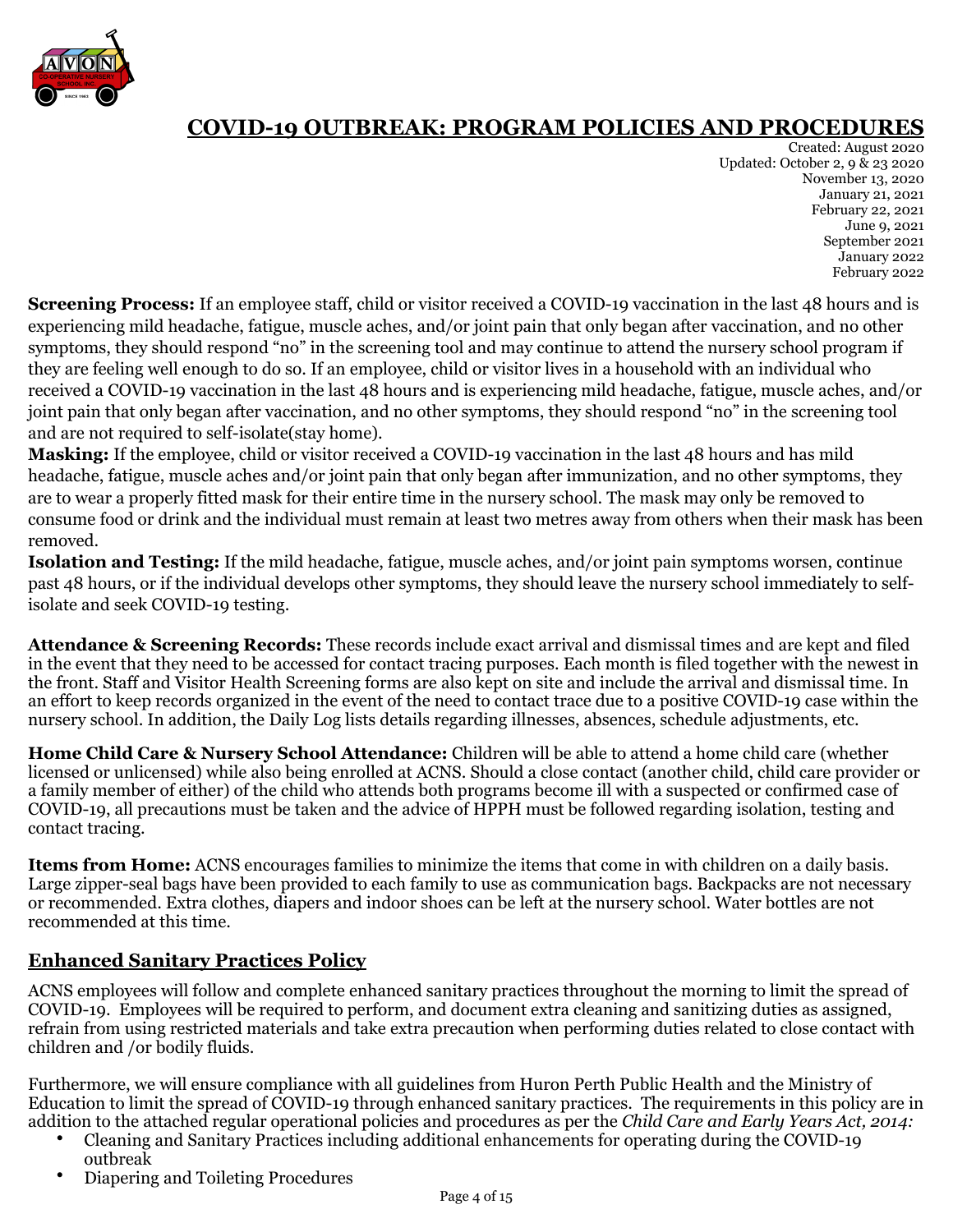

Created: August 2020 Updated: October 2, 9 & 23 2020 November 13, 2020 January 21, 2021 February 22, 2021 June 9, 2021 September 2021 January 2022 February 2022

• Universal Precautions

### **Procedures:**

#### Increased Proper Hand Washing

All employees and children must wash their hands with soap and water following the "Reduce the Spread of COVID-19. Wash Your Hands" Poster.

An alcohol based sanitizer that meets Health Canada requirements will be available and may be used if soap and water are not available. Hand sanitizers will be kept out of reach of children and away from flame and sources of heat.

In addition to regular hand washing requirements, all staff must wash their hands:

- Immediately after completing their daily health screen upon arrival
- Before putting on any Personal Protection Equipment (PPE)
- At an increased frequency throughout the day
- Before leaving the nursery school

### **Definitions:**

- Cleaning: refers to the physical removal of foreign material (i.e. dust, soil) and organic material (i.e. blood, secretions, microorganisms). Cleaning removes, rather than kills microorganisms. Warm water, detergent and mechanical action (i.e. wiping) is required to clean surfaces. Rinsing with clean water is required to complete the cleaning process to ensure the detergent film is removed.
- Disinfecting: describes a process completed after cleaning in which a chemical solution (i.e. Virox 5) is used to kill most disease-causing microorganisms. In order to be effective, disinfectants must be left on a surface for a period of time (this is the contact time). Contact times are generally prescribed by the product manufacturer. Any items that children may come into contact with will require a final rinse after the required contact time is observed.

### **Procedures**

All products including cleaning agents and disinfectants must be out of reach of children, labelled, and must have Safety Data Sheets (SDS) up to date (within three years), which are stored in the WHMIS binder. All products must not be expired and have a DIN number approved by Health Canada. Staff must adhere to the requirements of the Safety Data Sheets.

### **Cleaning**

Use detergent and warm water to clean visibly soiled surfaces Rinse the surface with clean water (warm to tepid temperature preferred) to ensure detergent is removed Let the surface dry

### **Disinfecting**

Accelerated Hydrogen Peroxide (AHP) has been approved by Huron Perth Public Health for use in as a disinfectant.

The AHP disinfecting products used at ACNS are Virox 5 Solution Spray and Certainty Disinfectant Ready-to-Use (RTU) Wipes 91000. Both are one-step disinfectant cleaner based on proprietary hydrogen peroxide (AHP[R]) technology to deliver fast and effective cleaning performance and considered high-level disinfectants which are defined as the complete elimination of all microorganisms in or on a surface.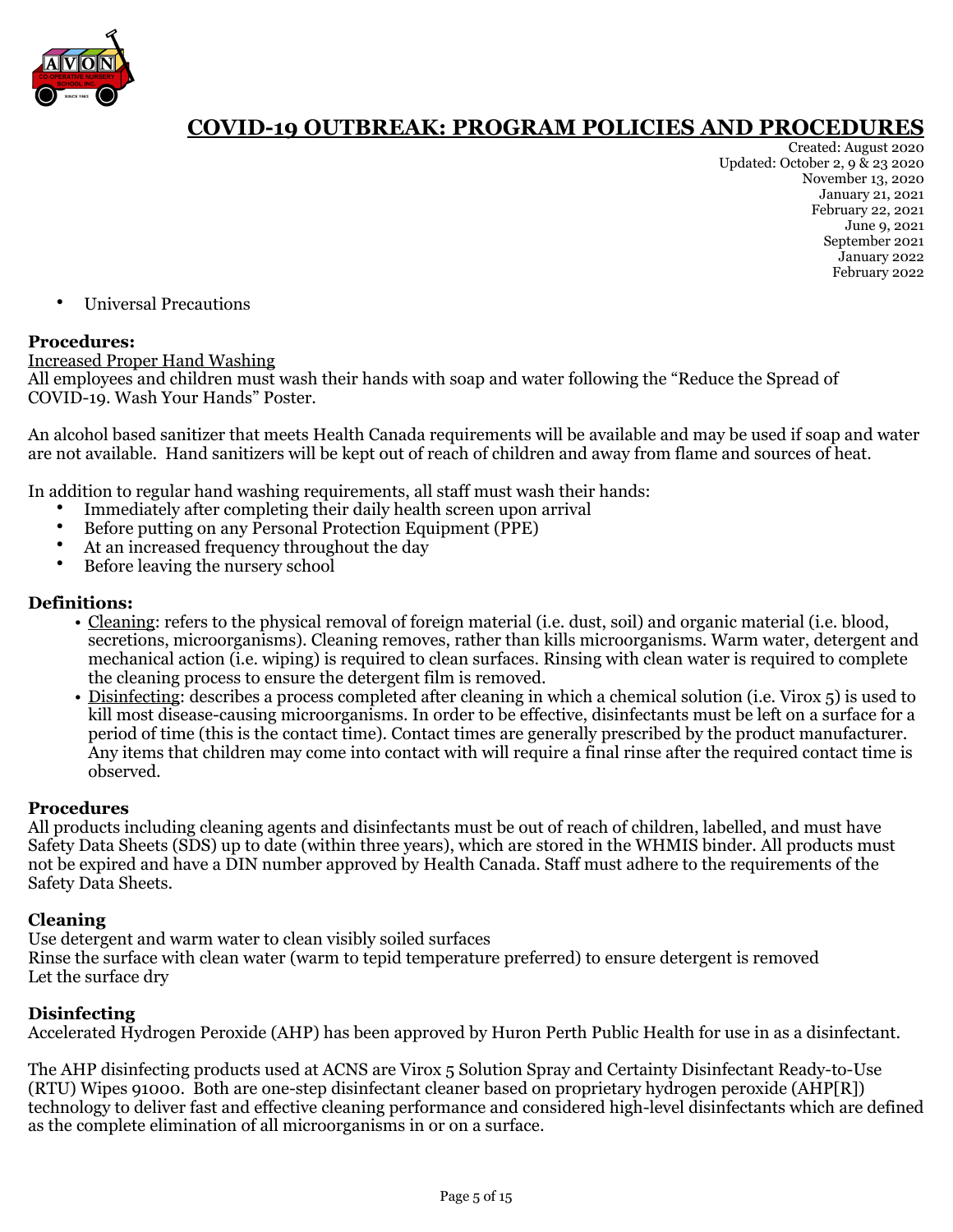

Created: August 2020 Updated: October 2, 9 & 23 2020 November 13, 2020 January 21, 2021 February 22, 2021 June 9, 2021 September 2021 January 2022 February 2022

Virox 5, must be mixed and tested before use, (contact time is 5 minutes). Test strips will be used to ensure all cleaning products meet the proper effectiveness and dilution criteria.

Increased Cleaning and Disinfecting Surfaces

Cleaning and disinfecting procedures will be increased during such time where the risk of environmental contamination is higher.

### **Cleaning and Sanitizing Toys and Surfaces**

Toys will be cleaned on a daily basis and immediately following contact with a child's mouth. All toys will be washed and disinfected before they are stored. Given the current COVID-19 pandemic, toys will be cleaned more frequently and in accordance with advice from Huron Perth Public Health. Toys that need to be laundered will be placed in the laundry area for the assigned person to take care of. Each classroom staff is responsible to clean and disinfect larger toys and equipment that remains in the classroom on an ongoing basis using  $\overline{V}$ irox 5 spray. (5 minute contact time)

Staff will use Virox 5 solution to soak large indoor or outdoor climbing apparatuses and ride on toys throughout the morning and at the end of the day (provided the playground or gym was used on that given day.)

The dishwasher will be utilized for submersible small toy cleaning. Toys will be sanitized by the high heat.

Virox 5 will be used for sanitizing large toys and equipment that cannot be submerged in a disinfectant solution.

Stuffed animals, pillows etc. will not be made readily available during the COVID-19 pandemic. Should a child require a comfort item, the item will be laundered in hot water following each individual use.

Staff will spray tops of toy shelves/tables/chairs and any surface the children are touching with Virox 5 solution and allow for 5 minute contact time.

All hard-surfaced personal items of employees and children must be sanitized after the daily screen is completed and before entering the program room. Items should also be sanitized before leaving the centre for breaks or at end of the day. Items include toys, electronic devices, and any hygiene items should be cleaned, disinfected, labeled and stored separately.

High-touch surfaces with frequent contact with hands such as light switches, shelving, containers, handrails, door knobs, sinks, toilets must be cleaned at the beginning of the morning and at the end of the program and if necessary, at any point throughout the morning.

Low-touch surfaces that have minimal contact with hands such as window ledges doors, sides of furnishings must be cleaned and disinfected at the start and end of each day.

Materials that are not easily sanitized such as paper, books, puzzles, crayons etc. will be available but will be isolated for 1 week before being put back in rotation.

Items that pose a sanitary risk to children such as soiled/mouthed, worn items or in disrepair will be cleaned/repaired immediately or discarded.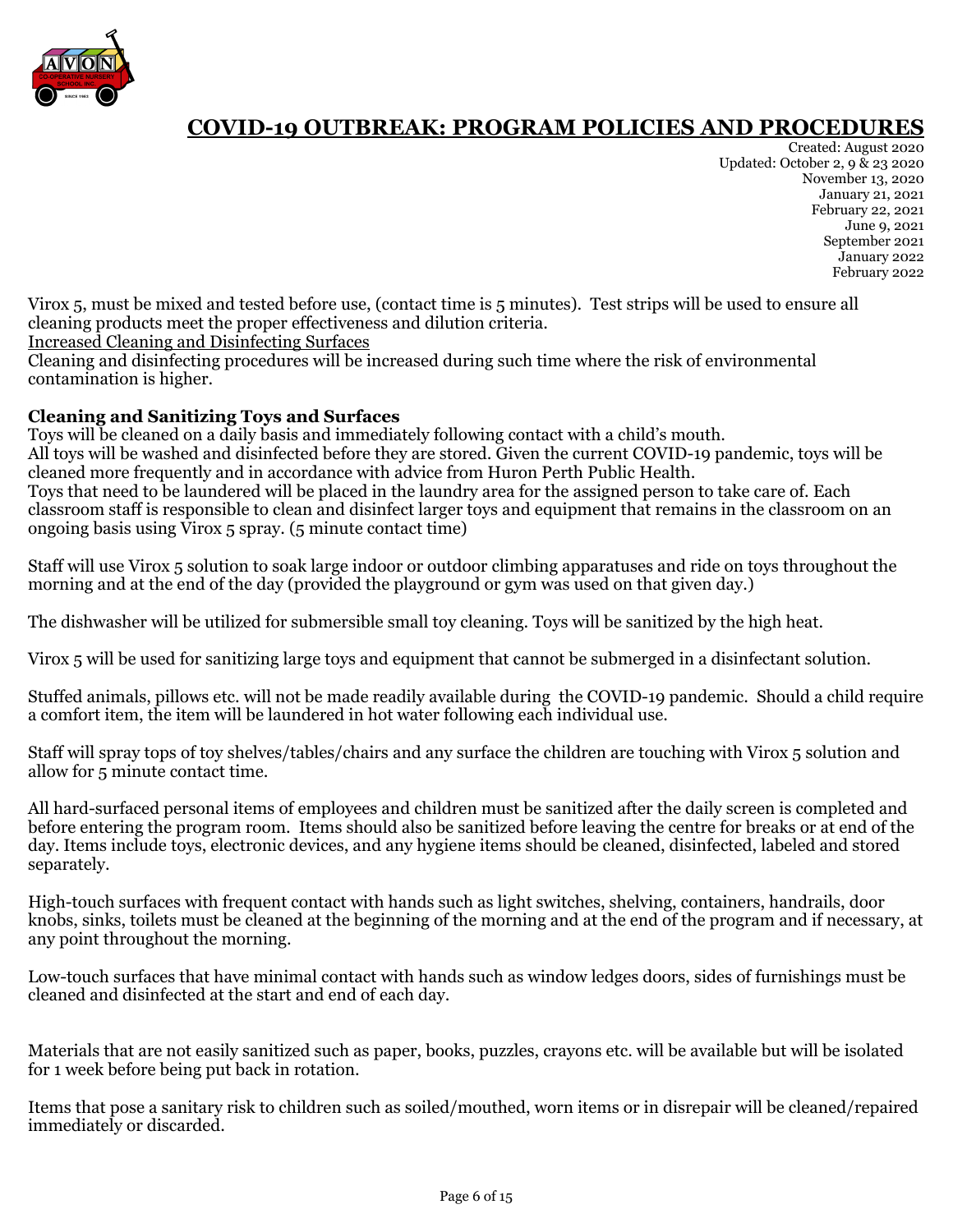

Created: August 2020 Updated: October 2, 9 & 23 2020 November 13, 2020 January 21, 2021 February 22, 2021 June 9, 2021 September 2021 January 2022 February 2022

Pacifiers (if used) must be individually labelled and stored separately (not touching each other), they must not be shared amongst children. The plastic handle of the pacifier must be washed in soap and water upon arrival at the centre.

Outdoor play equipment must be easy to clean and disinfect. All items must be cleaned and disinfected before use, and as required if visibly dirty. It must also be disinfected between each group that uses it.

Floors must be cleaned and disinfected daily and as required when spills occur and throughout the day when rooms are available.

Immediately clean and disinfect all areas and items in the program room and outdoors that were touched by a child who begins to show symptoms of COVID-19 while in care.

### Physical Distancing

While we recognize that physical distancing is a difficult concept for children under 5, every attempt will be made to encourage this when and where possible. Physical Distancing between cohorts is required. Cohorts will never be in a space or a room together. Disinfecting between groups using shared spaces (such as the gym and playgrounds) will occur once one group leaves and before another enters. Staff will ensure the disinfectant has the proper amount of contact time to be effective. Employees who are not part of a cohort should physically distance from the children and teachers who are a part of another cohort. If an employee must enter another room, physical distancing must be observed. (See below regarding mask use)

### Food Service

Always clean/wash surfaces such as tables and chairs before disinfecting as dirt will inactivate the sanitizer. Tables and chairs will be cleaned and disinfected before and after each use – minimum twice per morning. Spills must be cleaned and disinfected immediately. (see cleaning and sanitizing chart)

If using washcloths, ensure each child uses their own washcloth and that other children do not touch the washcloth and place in laundry immediately after use.

### Hand Wash Sinks

All hand washing and program sinks, countertops and soap dispensers must be cleaned and disinfected at least once per morning, at the end of the program and as often as necessary when visibly dirty or contaminated with bodily fluids. Any soap dispensers must not be left in shared spaces.

### Diapering and Toileting

Employees will adhere to regular diapering and toileting procedures and will ensure proper cleaning and disinfecting between diaper changes and toileting processes.

The frequency of cleaning and sanitizing schedule for toilets, toilet seats, flush handle and toilet training items will be increased.

#### Isolation Space

The hallway by the Toddler Garden doors will be made available to be used as the isolation space if needed. All belongings of the child being isolated will be immediately removed from the program room and placed in a bag. The area and items the child touched in the program room will be immediately cleaned and sanitized. Immediately after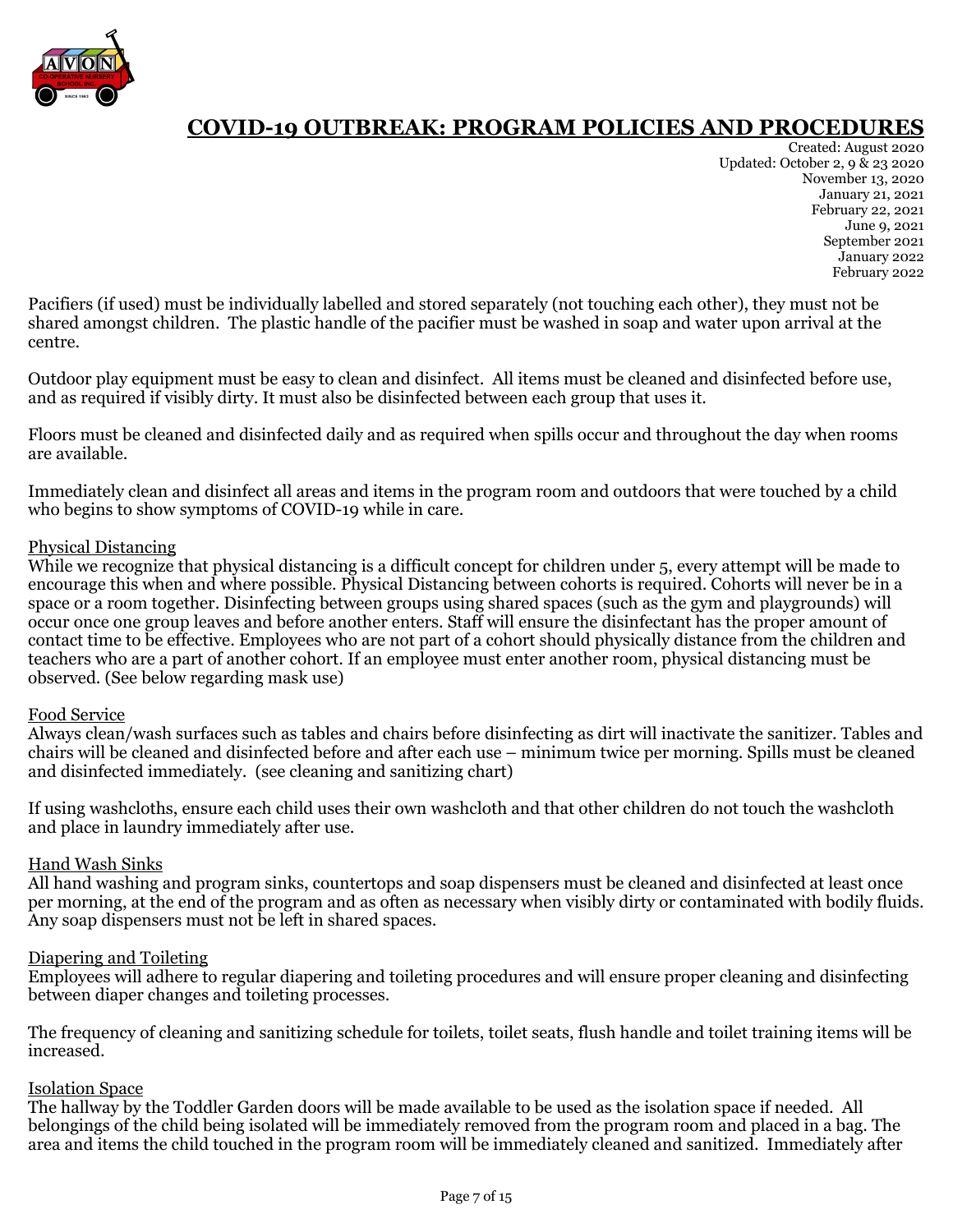

Created: August 2020 Updated: October 2, 9 & 23 2020 November 13, 2020 January 21, 2021 February 22, 2021 June 9, 2021 September 2021 January 2022 February 2022

the child is picked up, the isolation room must be cleaned and disinfected including all hard surfaced toys, furniture, door handles, doors, and any linens used will be laundered separately.

All PPE items used by the employee who supervised the child in the isolation space will be disposed of or immediately washed once the ill child leaves the centre. Additionally all doors and handles going in and out of the centre will be disinfected.

### Blood/Bodily Fluids

- The area around the spill will be isolated so that no other objects/people can be contaminated.
- Gather all supplies, perform hand hygiene, put on single-use nitrile gloves.
- Scoop up the fluid with disposable paper towels (check the surrounding area for splash/splatter) and dispose of in separate garbage bag.
- Clean the spill area with detergent, warm water and single-use towels.
- Rinse to remove detergent residue with clean water and single-use towel.
- Discard used paper towels and gloves immediately in a tied plastic bag.
- If applicable, use clumping powder to contain vomit.
- Spray disinfectant in and around the spill area and allow appropriate contact time.
- A final rinse is required if children will come into contact with the area.
- Remove gloves as directed and discard them immediately.
- Perform hand hygiene as directed.

### Disinfectants

ACNS will use Virox 5 which is on the list of approved disinfectants by the Government of Canada – COVID-19. An ACNS Health and Safety representative will ensure proper mixing and testing of the product following the manufacturer's instructions.

Employees will respect the contact time for the disinfectant to kill germs. All spray bottles will have explicit instructions to follow.

### Roles and Responsibilities

• Employees

- Ensure hand washing requirements are followed and ensure children are asked and supported in meeting hand washing requirements.
- Ensure hand sanitizer is kept out of reach of children and away from flame and sources of heat.
- Perform and document all cleaning and sanitizing as per assigned to working shift.
- Ensure all sanitary practices and procedures are implemented as outlined.
- Supervisor/Administrator/Designate
	- In addition to employee requirements, the supervisor/administrator/designate must:
		- Ensure all policy requirements are met by all employees at all times and provide training if needed.
		- Ensure HandWashing Poster is posted at all hand washing sinks and followed.
		- Conduct frequent reviews of all Room Disinfecting Schedule throughout various times in the day.
		- Ensure adequate supply of cleaning, disinfecting, sanitizing and PPE supplies are on the premises at all times.
		- Ensure all cleaning, disinfecting and sanitizing products meet Health Canada COVID-19 requirements.
		- Immediately address, document and inform the Director or the Executive Members of the Board of Directors of any non-compliances.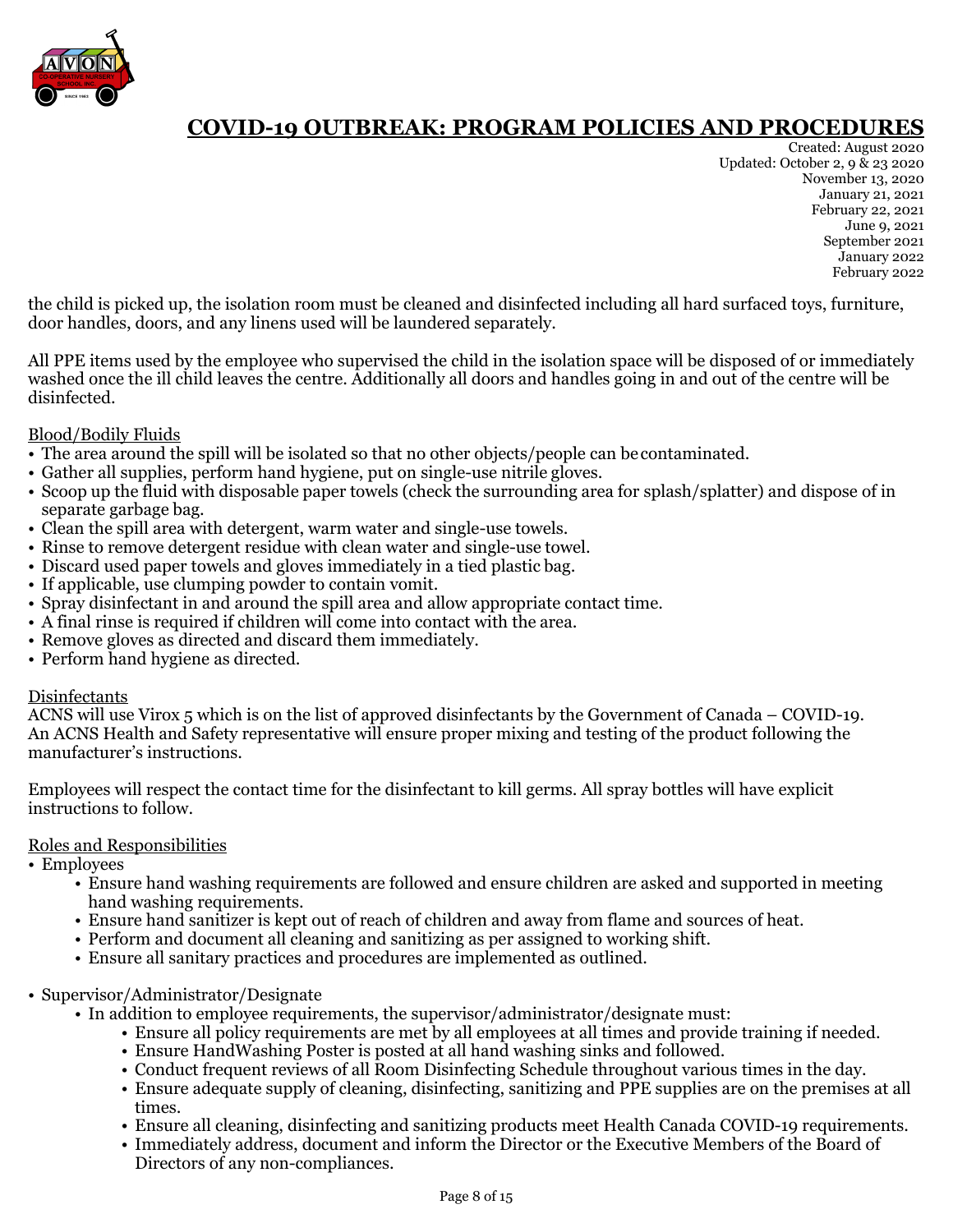

Created: August 2020 Updated: October 2, 9 & 23 2020 November 13, 2020 January 21, 2021 February 22, 2021 June 9, 2021 September 2021 January 2022 February 2022

### **Staff Shifts:**

- Staff (RECEs/PAs): Employees of ACNS will work set shifts, depending on their position. The Director and RECEs will be the earliest to arrive and the last to leave each day. The Program Assistants will arrive after program has begun, but will arrive early enough to maintain ratios and will not conclude their shift until all children have left for the day and their tasks for cleaning are complete. Staff are scheduled in such a manner that it will ensure that each staff member is only with their own cohort of children and integrity of all of our procedures can be maintained, toys and equipment can be thoroughly cleaned and disinfected and cleaning can take place. One staff member, our "Runner" will be responsible for various tasks including extra cleaning, screening and taking children to their classroom. She will have contact with all groups but will wear PPE and limit interactions and time spent in rooms as best as possible. She will supply for any regular staff when they are off.
- Administrator: The Administrative Assistant will limit contact with children and families, maintain distance and wear PPE while working. As needed, she may help with aspects like cleaning or screening, and classroom coverage should this be needed.
- Supervisor: The Supervisor will have contact with all groups, but will wear PPE and limit interactions and time spent in rooms as best as possible. Whenever able, the Director will maintain a safe distance from each child, will engage in healthy hand hygiene habits and will ensure the integrity of the policies and procedures.

All staff will ensure they are practicing good hand hygiene habits throughout the day. In addition, all staff members only work at one child care location, working solely for our agency to limit contacts.

#### Supporting Available Documents

Several supporting documents will be available and/or posted form Huron Perth Public Health, Public Health Ontario, Ministry of Health, and Health Canada. These are:

- Stop the Spread Simple Steps to Germ Free Living,
- Wash Your Hands poster
- How to Put On and Take Off Personal Protective Equipment poster
- Cleaning and Sanitizing Your Workplace
- Cleaning Up Bodily Fluid Spills Fact Sheet

### **Face Coverings/Mask Use**

**Employees:** All employees of ACNS will be required to wear a face mask (medial grade mask or N95) and face shield or goggles at all times while at work. Staff are required to wear a mask into the building and keep it on after the children have left for the day. Staff are encouraged to maintain distance from each other throughout the day as well. During snack time, staff can remove their masks to model eating for the children. They are required to maintain 2m of distance between themselves and others, especially if they have to remove their mask for any reason. Exemptions for mask wearing will considered on an individual basis in consultation with the Executive Members of the Board of Directors. Requests for exemptions must include a valid, medical reason to be considered.

**Children:** Mask use for children aged 2 years and up is recommended and encouraged (but not required). If a child presents with symptoms of COVID-19 while at nursery school and they are able to tolerate it, they will be asked to wear a mask. Masks should not be worn by children under 2 years of age. Masks for children should be clearly labelled with the child's name.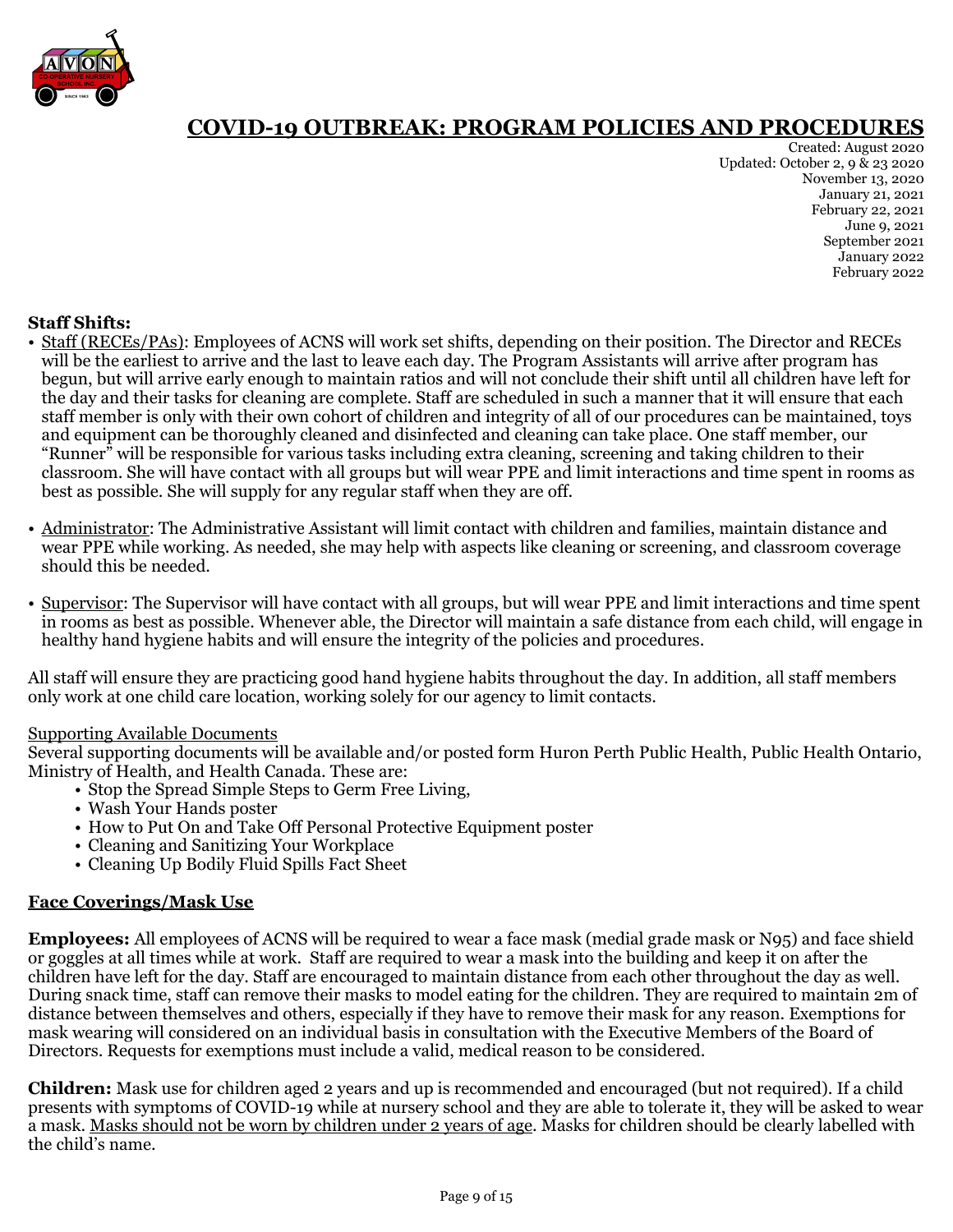

Created: August 2020 Updated: October 2, 9 & 23 2020 November 13, 2020 January 21, 2021 February 22, 2021 June 9, 2021 September 2021 January 2022 February 2022

**Parent/Guardians:** Parents or guardians are required to wear make when around ACNS. When dropping children off and picking children up are required to wear a mask into the screening area and to pick up their child from their designated pick up area. Please be mindful of maintaining distance in the line to enter the screening area at drop off and at the end of the morning in the designated pick up areas.

**Visitors:** Visitors are required to wear a medical mask or N95 mask and eye protection (face shield or goggles) while in the nursery school.

### **Exclusion of Sick Children Policy**

ACNS is committed to providing a safe and healthy environment for children, families and employees and will take every reasonable precaution to prevent the risk of communicable diseases within our Nursery School. Furthermore, we will ensure that all employees are aware of and adhere to the directives of the Exclusion of Sick Children Policy established for our program in consultation with Huron Perth Public Health, the Ontario Ministry of Health, and ACNS as the Licensed Child Care Agency.

### **Procedures**

As required by the Child Care and Early Years Act, ACNS must separate children of ill health and contact parents/ guardians to take the child home.

When children are ill and/or exhibit COVID-19 related symptoms, Nursery School employees will ensure the following:

- Ill children will be separated into the designated isolation space, and will be removed from other children and monitored by an employee until parent/guardian pick up.
- Symptoms of illness will be recorded on the child's daily health screen and recorded in a daily log as per the CCEYA.
- Ill Health Forms will be compiled by the child's educator and will be filed in the child's file.
- The child's Symptoms of Illness Record will also be completed by the child's educator.
- The parent/guardian of the ill child will be notified to take them home; or
- If it appears that the child requires immediate medical attention, the child will be taken to the hospital by ambulance and examined by a legally qualified medical practitioner or a nurse registered under the Health Disciplines Act. R.R.O. 1990, Reg. 262, s. 34 (3).

If it is suspected that a child has symptoms of a reportable disease (refer to Huron Perth Public Health's Diseases of Public Health Significance list), the Director/Administrator/Designate will call Huron Perth Public Health at 1-888-221-2133 extension 3225.

### **When to Exclude:**

Nursery School employees should exclude a sick child when the child has any signs and/or symptoms of COVID-19, other symptoms that are greater than normal, or if the child is unable to participate in regular programming because of illness (refer to Huron Perth Public Health's Communicable Disease Exclusion Guidelines for Schools and Daycares).

• **A child should be excluded if they have one or more of the COVID-19 symptoms listed in the Online Screening Tool.**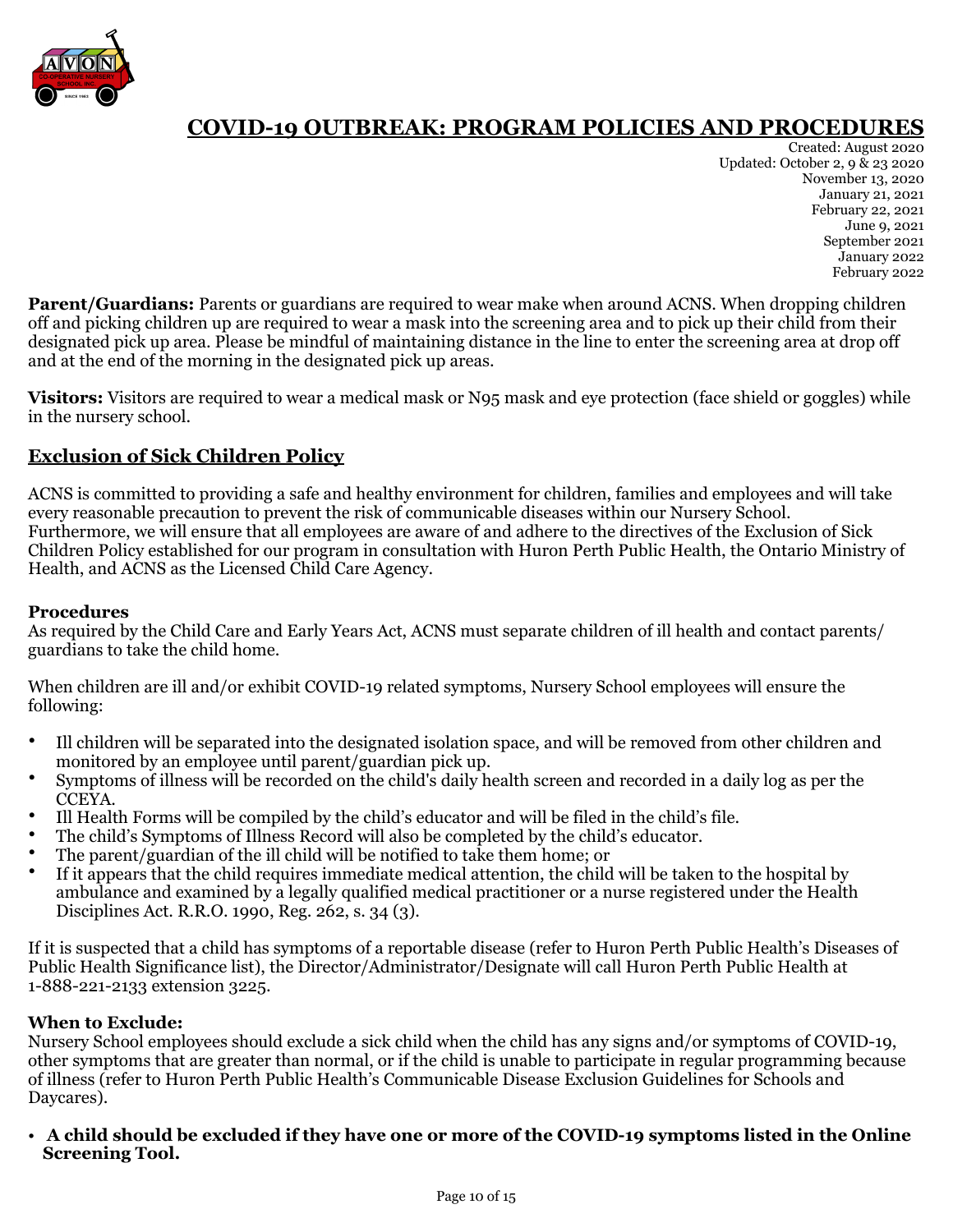

Created: August 2020 Updated: October 2, 9 & 23 2020 November 13, 2020 January 21, 2021 February 22, 2021 June 9, 2021 September 2021 January 2022 February 2022

### **Steps to Follow:**

1. If a child develops symptoms while in care, they should be isolated in a separate, supervised space (isolation space) until parents can pick them up. If unable to reach parents then call the emergency person listed.

2. Only one educator should be in the designated space with the ill child and attempt physical distancing of 2 metres when possible.

3. If the educator supervising the symptomatic child cannot maintain a distance of 2 metres, they will wear the personal protective equipment including:

- disposable medical grade mask only (cloth not suitable)
- disposable gloves
- gown, cloth or blanket barrier if picking the child up is required for comforting

The educator will follow the proper steps for putting on and taking off PPE. Additionally they should avoid touching their face, especially with gloved or unwashed hands.

The child should also wear a mask if tolerated. Note: children under age two should not have their face covered due to suffocation risk.

4. Every effort will be made to keep the child comfortable until someone arrives to take him or her home.

5. Tissues should be provided to the child for proper respiratory etiquette, with proper disposal of the tissues and proper hand hygiene.

6. The door can be propped open to allow for increased ventilation in the designated isolation space when possible.

7. Once the child and their siblings have been picked up, immediately conduct environmental cleaning of the space the child was separated in.

8. All advice from Huron Perth Public Health will be followed regarding isolation, testing and exclusion.

9. Serious Occurrence reporting will be handled following the usual procedure by the Supervisor/Designate (See Below).

### **Serious Occurrence Reporting:**

A Serious Occurrence Report will be submitted to the Ministry of Education Child Care Licensing System if there is a voluntary closure of the whole centre due to COVID-19 or if HPPH directs a whole centre closure.

### **Outbreak Management:**

Should classroom absenteeism be 30% or more the supervisor will notify Huron Perth Public Health (HPPH). HPPH will work with ACNS to inform families and provide information on public health measures (e.g. monitoring for symptoms). HPPH will support ACNS with any necessary steps to improve health and safety measures.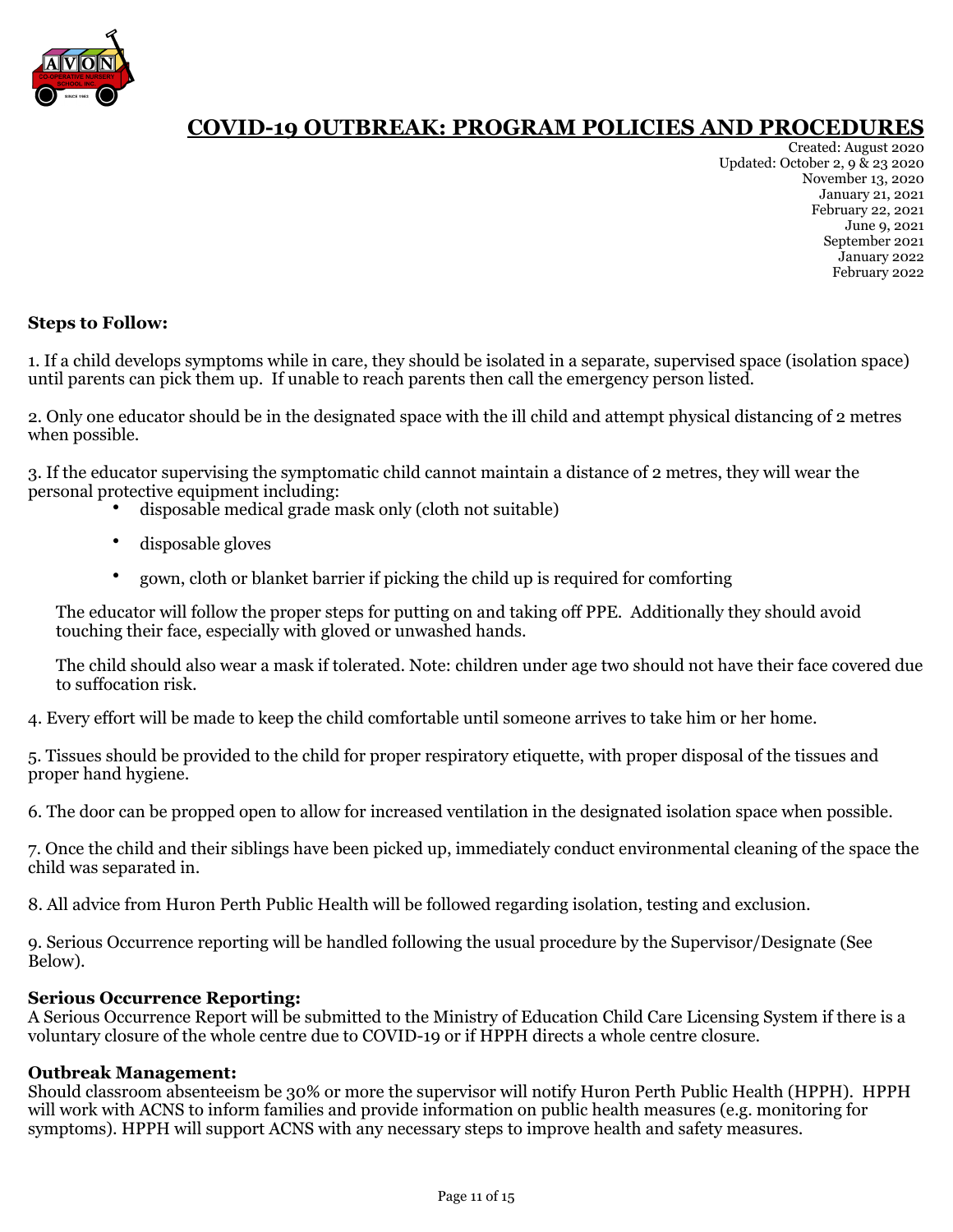

Created: August 2020 Updated: October 2, 9 & 23 2020 November 13, 2020 January 21, 2021 February 22, 2021 June 9, 2021 September 2021 January 2022 February 2022

If an outbreak is declared, Huron Perth Public Health will help to determine the next steps such as closing a specific room or closing the entire nursery school. Depending on the next steps, a Serious Occurrence will be filed if it is required.

### **Communication Plan for a Confirmed COVID-19 Case:**

When ACNS becomes aware of a positive COVID-19 case via a family/employee, all families will be notified of the COVID-19 case.

### **Employee Illness:**

- Any employee who suspects that they have COVID-19 or another infectious disease must not attend the nursery school. All employees must complete the daily screen checklist in order to report to work. If the employee is unable to pass the online screening tool, please follow the instructions listed in the screening tool and report your absence to the supervisor.
- The Supervisor/Designate will file appropriate notifications, including a Serious Occurrence, if required.
- An employee who presents with non COVID-19 related symptoms of ill health must follow normal procedures for return to work while referring to the Public Health Exclusion Guidelines for Schools and Daycares.

### **Exclusion for children experiencing non COVID related symptoms**

- Child should be isolated until the parent can pick them up.
- Parents will be encouraged to have the child assessed by a Health Care Provider and to use the Online Screening tool to determine their next steps.
- Following the direction of the Health Care Provider if determined to not be COVID-19 related, the child may be allowed back to the nursery school 24hrs after the symptoms have resolved or when symptoms are improving, depending on the diagnosis. For illnesses that require exclusion, please refer to our Handbook. This exclusion period extends to 48hrs symptom free during gastrointestinal outbreaks.
- If a COVID-19 test is required and the results are negative, the individual must be able to pass the Online Screening Tool to be able to return.

### **Surveillance**

Ensuring that all environmental conditions are constantly monitored is essential in prevention and reducing illness. Employees must monitor for an increase in above normal amount of illnesses among other employees and children by looking at the normal occurrence of illness during the specific time period.

Ensure surveillance includes the following:

- Actively screen children for illness daily upon arrival
- Record symptoms of illness for each child including signs or complaints the child may describe including sore throat, stomach ache, head ache etc,).
- Record the date and time that the symptoms occur
- Record the program room the child is in
- Record attendances and absences

### **Returning from exclusion due to illness**

Employees and children who have been isolating because of a positive COVID-19 test or presumed COVID will be allow to return to school if they can pass the online school screen.

### **Resources Available**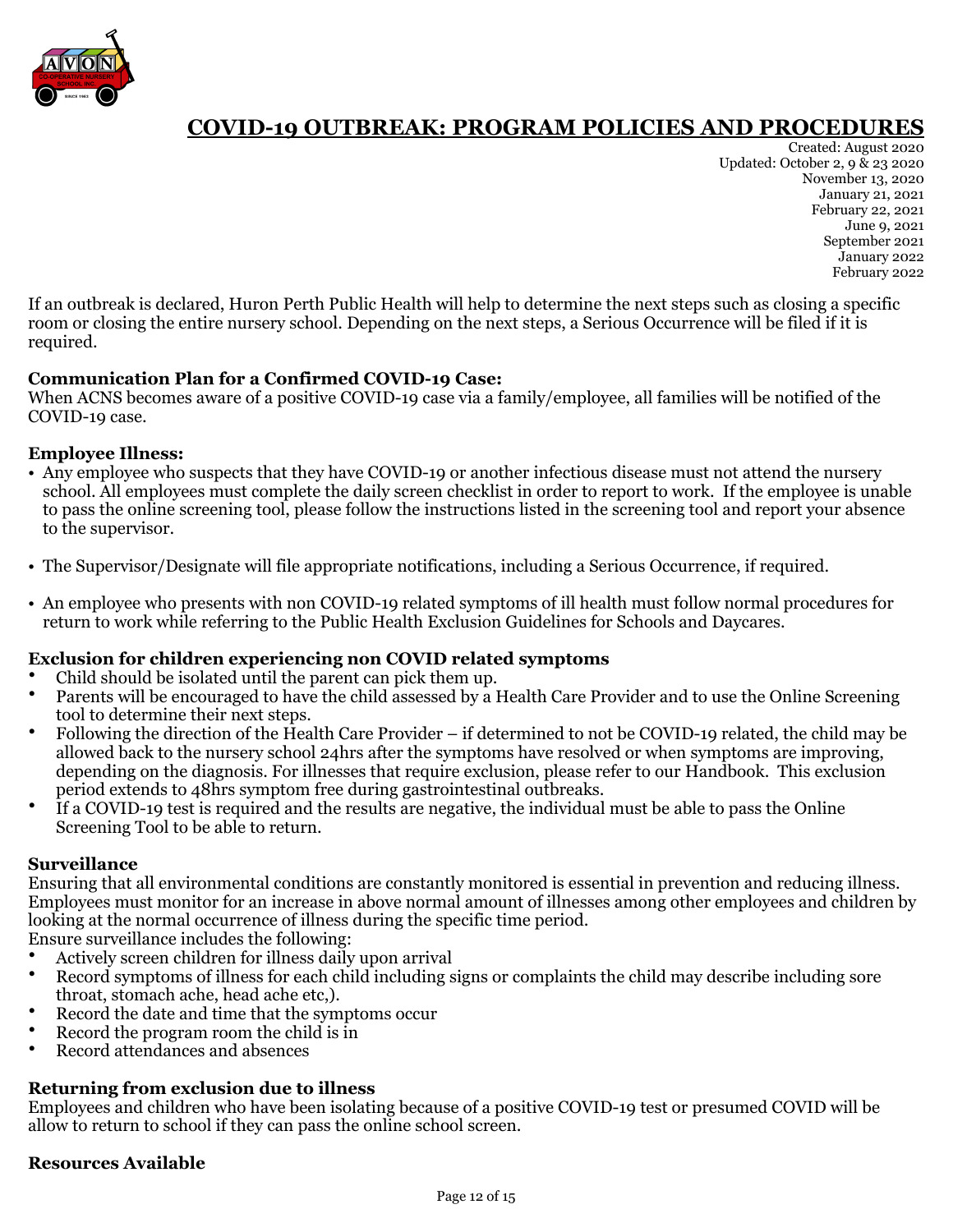

Created: August 2020 Updated: October 2, 9 & 23 2020 November 13, 2020 January 21, 2021 February 22, 2021 June 9, 2021 September 2021 January 2022 February 2022

Instructions for putting on and removing of Personal Protective Equipment are available from Public Health Ontario and will be shared with staff as part of their orientation and training.

- Putting on Gloves
- Removing Gloves
- Putting on Mask
- Removing Mask
- Recommended Steps for Putting on and Taking off PPE
- How to wash your hands and How to use hand sanitizer
- Cover your Cough

### **Hand Hygiene Policy**

ACNS is committed to providing a safe and healthy environment for children, families and employees and will take every reasonable precaution to prevent the risk of communicable diseases within our program.

Furthermore, we will ensure that all employees are aware of and adhere to the directives of the Hand Hygiene Policy established by Huron Perth Public Health, the Ontario Ministry of Health, and ACNS.

This policy applies to all employees, students, community members and any others persons engaged in business with the Nursery School.

**Definition:** Hand hygiene is a general term referring to any action of hand cleaning. Hand hygiene relates to the removal of visible soil and removal or killing of transient microorganisms from the hands. Hand hygiene may be accomplished using soap and running water or a hand sanitizer (60-90% alcohol based). Hand washing with soap and running water must be performed when hands are visibly soiled.

### **Procedures:**

Hands carry and spread germs. Touching your eyes, nose, or mouth, or sneezing or coughing into your hands may provide an opportunity for germs to get into your body or spread to others. Keeping your hands clean through good hygiene practice is one of the most important steps to avoid getting sick and spreading germs.

### **Employees and children will be expected to practice good hand hygiene by:**

- using soap and water when hands are visibly dirty as well as before and/or after:
	- entering and before exiting a program
	- eating, drinking or preparing/serving food, handling raw foods
	- sneezing, coughing, or blowing your nose, wiping a child's nose
	- using the washroom, toileting/diapering routine
	- using gloves
	- handling garbage
	- handling soiled laundry or dishes,
	- handling soiled toys or other items such as soiled/mouthed items
	- handling animals
	- coming into contact with bodily fluids
	- touching a cut or open sore
	- administering medication
	- outdoor play, gardening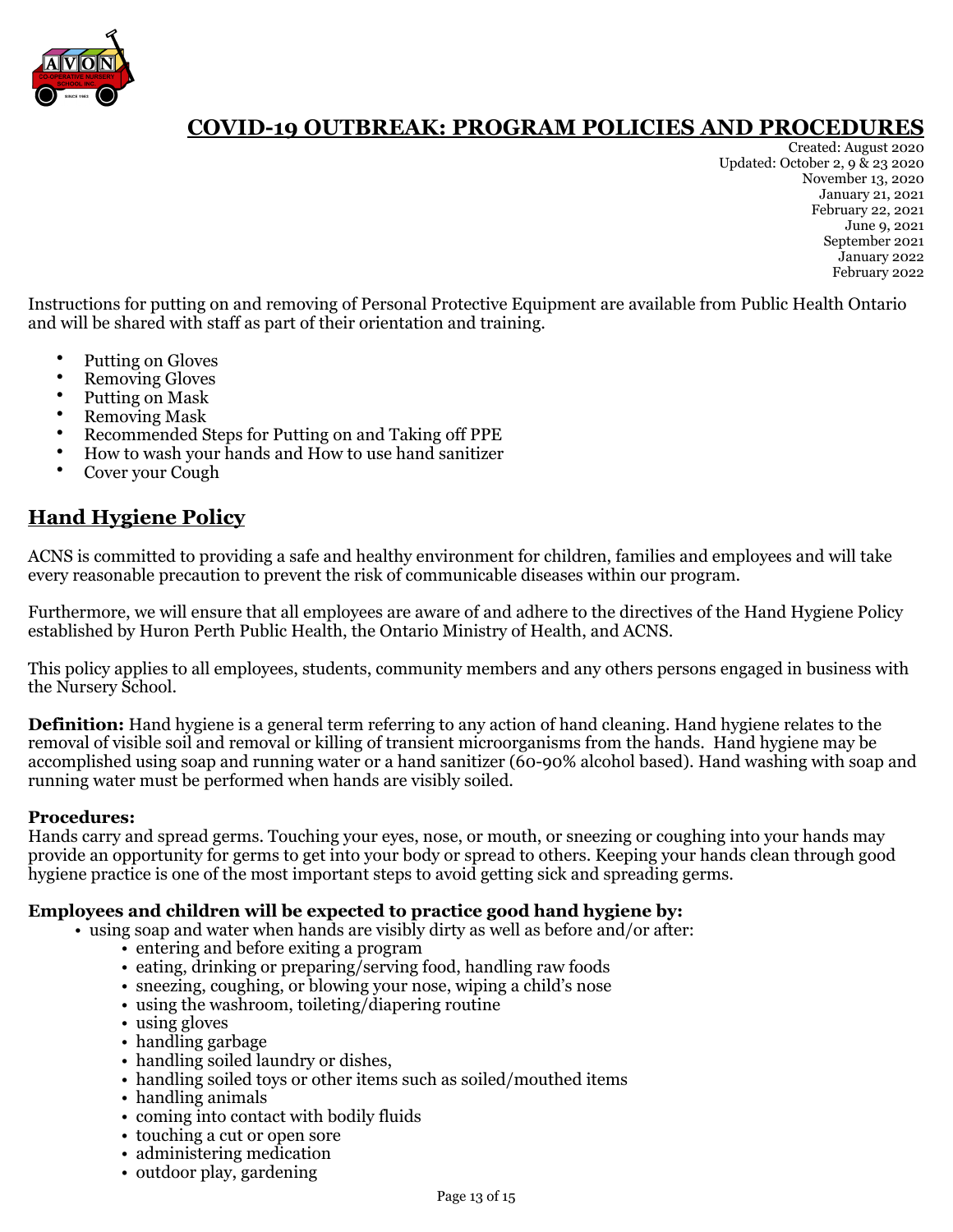

Created: August 2020 Updated: October 2, 9 & 23 2020 November 13, 2020 January 21, 2021 February 22, 2021 June 9, 2021 September 2021 January 2022 February 2022

To ensure that employees are using proper hand hygiene methods, hand hygiene practices will be reviewed on a regular basis and feedback will be provided to employees as required.

### **Perform hand hygiene using soap and water by following these steps**:

- 1. Remove rings, bracelets and watches
- 2. Wet hands
- 3. Apply soap
- 4. Lather for at least 20 seconds, rubbing between fingers, back of hands, fingertips, under nails
- 5. Rinse well under running water
- 6. Dry hands well with paper towel
- 7. Turn taps off with paper towel

When hands are not visibly dirty, a 60-90% alcohol-based hand sanitizer can be used. Hand sanitizers can only be used on children who are over the age of two and must always be used under adult supervision. Adults must ensure that the product has completely evaporated from the child's hands before allowing the child to continue their activity.

### **For hand hygiene with hand sanitizer, follow these steps:**

- 1. Apply alcohol-based hand sanitizer (60-90% alcohol content)
- 2. Rub hands together for at least 15 seconds
- 3. Work sanitizer between fingers, back of hands, fingertips, and under nails.
- 4. Rub hands until dry

**Gloves** should be worn when it is anticipated that hands will come into contact with mucous membranes, broken skin, tissue, blood, bodily fluids, secretions, excretions, contaminated equipment or environmental surfaces.

Gloves do not replace the need for proper hand hygiene. Hand hygiene shall be performed before applying and after removing gloves. Gloves shall be removed and discarded after each use. Do not wear rings with gloves unless they have a smooth band. To reduce hand irritation related to gloves, they should be worn for as short as time as possible. Gloves must be intact, clean and dry inside and hands should be clean and dry before wearing. Gloves are single use only, and must be task specific.

### **Covering your Cough** (Respiratory Etiquette)

Germs, such as influenza, cold viruses and COVID-19, are spread by coughing and/or sneezing. When you cough or sneeze on your hands, your hands carry and spread these germs. Attempt to keep your distance (preferably more than 2 metres/6 feet) from people who are coughing or sneezing.

If you have a tissue, cover your mouth and nose when you cough, sneeze or blow your nose. If no tissue is available, cough or sneeze into your upper sleeve or elbow, not into your hands. Always cover and protect your coughs and sneezes.

Put used tissues in the garbage.

Clean your hands with soap and water or hand sanitizer (60-90% alcohol-based) regularly and after using a tissue on yourself or others.